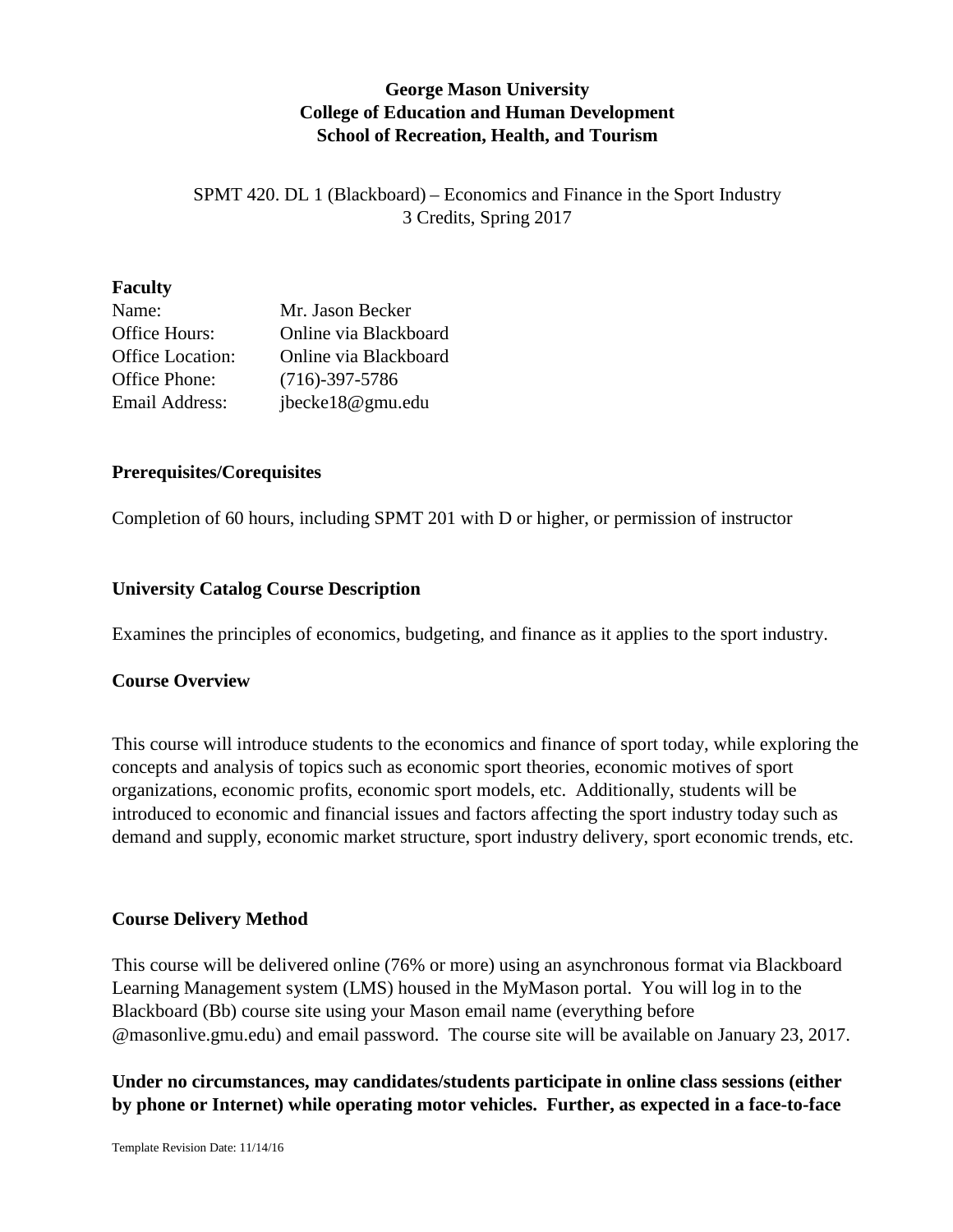**class meeting, such online participation requires undivided attention to course content and communication.**

# *Technical Requirements*

To participate in this course, students will need to satisfy the following technical requirements:

- High-speed Internet access with a standard up-to-date browser, either Internet Explorer or Mozilla Firefox is required (note: Opera and Safari are not compatible with Blackboard).
- Students must maintain consistent and reliable access to their GMU email and Blackboard, as these are the official methods of communication for this course.
- Students will need a headset microphone for use with the Blackboard Collaborate web conferencing tool. [Delete this sentence if not applicable.]
- Students may be asked to create logins and passwords on supplemental websites and/or to download trial software to their computer or tablet as part of course requirements.
- The following software plug-ins for PCs and Macs, respectively, are available for free download: [Add or delete options, as desire.]
	- o Adobe Acrobat Reader: <https://get.adobe.com/reader/>
	- o Windows Media Player: <https://windows.microsoft.com/en-us/windows/downloads/windows-media-player/>
	- o Apple Quick Time Player: [www.apple.com/quicktime/download/](http://www.apple.com/quicktime/download/)

# *Expectations*

• Course Week:

Because asynchronous courses do not have a "fixed" meeting day, our week will **start** on Monday morning at midnight, and **finish** on Sunday at 11:59 p.m.

Our course week will begin on the day that our synchronous meetings take place as indicated on the Schedule of Classes.

• Log-in Frequency:

Students must actively check the course Blackboard site and their GMU email for communications from the instructor, class discussions, and/or access to course materials at least **five** times per week.

• Participation:

Students are expected to actively engage in all course activities throughout the semester, which includes viewing all course materials, completing course activities and assignments, and participating in course discussions and group interactions.

- Technical Competence: Students are expected to demonstrate competence in the use of all course technology. Students who are struggling with technical components of the course are expected to seek assistance from the instructor and/or College or University technical services.
- Technical Issues:

Students should anticipate some technical difficulties during the semester and should, therefore, budget their time accordingly. Late work will not be accepted based on individual technical issues.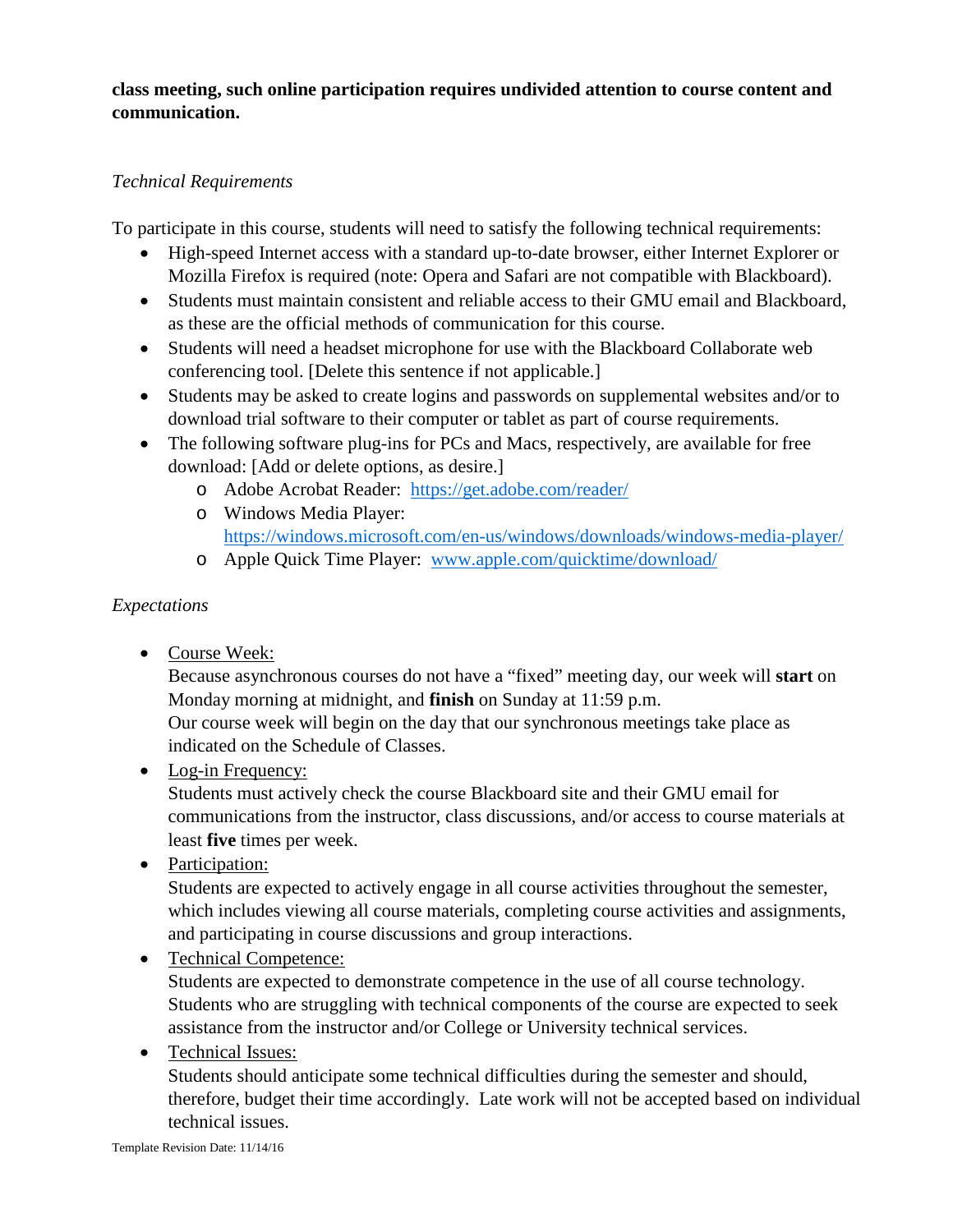• Workload:

Please be aware that this course is **not** self-paced. Students are expected to meet *specific deadlines* and *due dates* listed in the **Class Schedule** section of this syllabus. It is the student's responsibility to keep track of the weekly course schedule of topics, readings, activities and assignments due.

• Instructor Support:

Students may schedule a one-on-one meeting to discuss course requirements, content or other course-related issues. Those unable to come to a Mason campus can meet with the instructor via telephone or web conference. Students should email the instructor to schedule a one-on-one session, including their preferred meeting method and suggested dates/times.

• Netiquette:

The course environment is a collaborative space. Experience shows that even an innocent remark typed in the online environment can be misconstrued. Students must always re-read their responses carefully before posting them, so as others do not consider them as personal offenses. *Be positive in your approach with others and diplomatic in selecting your words*. Remember that you are not competing with classmates, but sharing information and learning from others. All faculty are similarly expected to be respectful in all communications.

• Accommodations:

Online learners who require effective accommodations to insure accessibility must be registered with George Mason University Disability Services.

### **Learner Outcomes or Objectives**

This course prepares students to gain an appreciation and knowledge of the impact of economics and finance in sport today, while analyzing the strategies and concepts that are apparent within today's industry. Specifically, students will:

- Identify the different concepts and aspects that are apparent in today's sport economic and finance industry. This outcome will be assessed through writing assignment #1.
- Interpret and analyze the important characteristics and aspects within the industry today, i.e. collegiate vs. professional regulations, international economics, etc. This outcome will be assessed through assignment #2, along with chapter readings/group discussions.
- Create and develop a successful economic salary cap based on the aspects and concepts learned in class. This outcome will be assessed through the final group project.
- Discuss and analyze the differences of economic impact in the different sporting industries today. This outcome will be assessed through assignment #3.

#### **Professional Standards**

Upon completion of this course, students will have met the following professional standards: *National Flashes of Insight Association* (NFIA)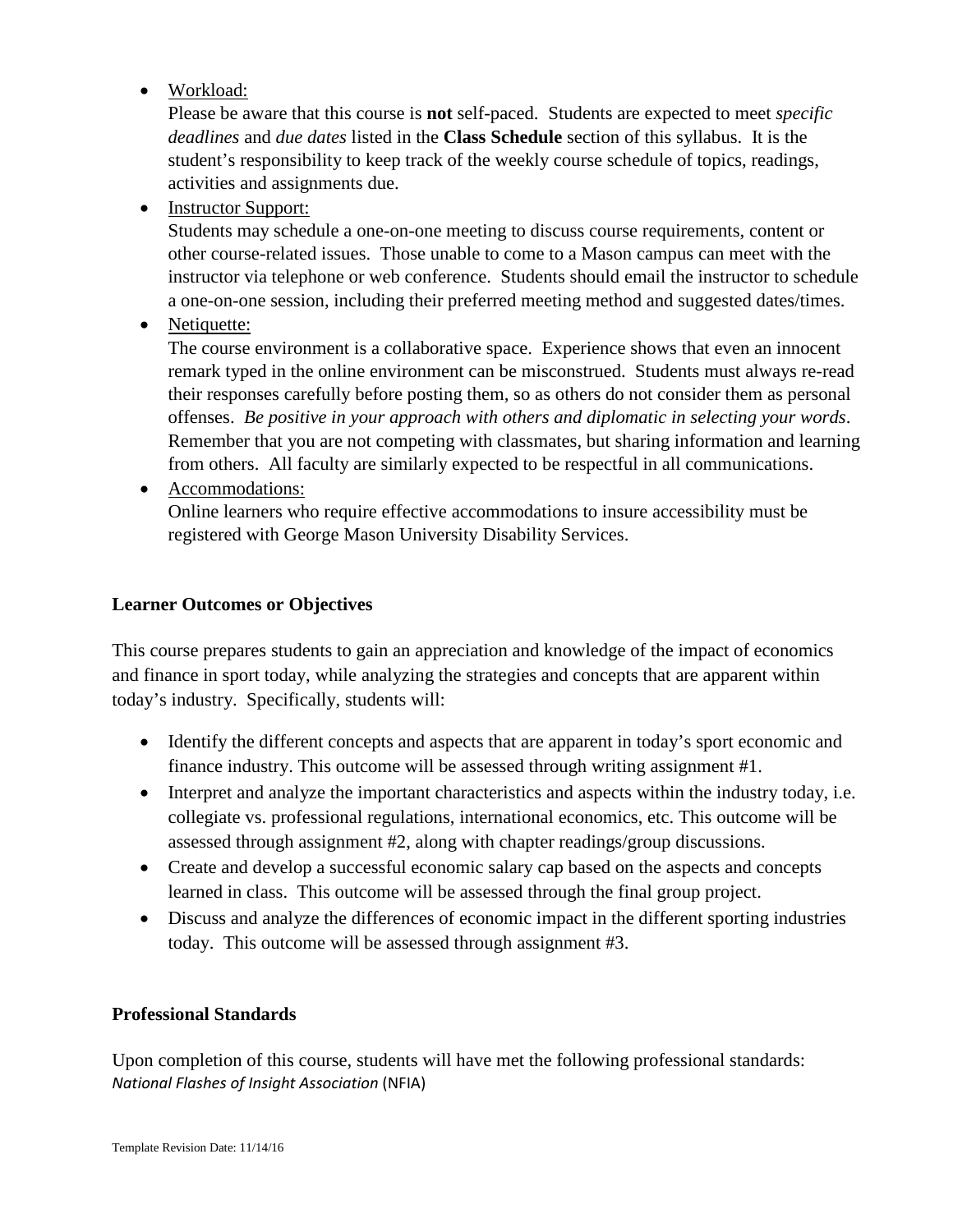| 8.21 | Understanding of and the ability to analyze thought processes |
|------|---------------------------------------------------------------|
| 8.22 | Understanding of procedures and techniques for assessment     |

# **Required Texts**

Blair, Roger. (2012). *Sports Economics.* Cambridge University Press. *SportsBusiness Journal* – 12-Week Subscription

### **Course Performance Evaluation**

Students are expected to submit all assignments on time in the manner outlined by the instructor This course will be graded on a point system, with a total of 1000 possible points.

| Requirements                                                   | <b>Points</b> |
|----------------------------------------------------------------|---------------|
| Participation (Discussion Boards - 14 weeks x 20 points        | 280           |
| Article Critique – Economics and Finance in Sport              | 100           |
| Individual Critique Presentation (PowerPoint)                  | 100           |
| Case Study Breakdown (Economics and Finance in Sport Industry) | 100           |
| SportsBusiness Journal Analysis Review                         | 120           |
| Group Final Project - Salary Cap (PP)                          | 200           |
| Midterm Exam                                                   | 50            |
| <b>Final Exam</b>                                              | 50            |

#### **Evaluation of Assignments**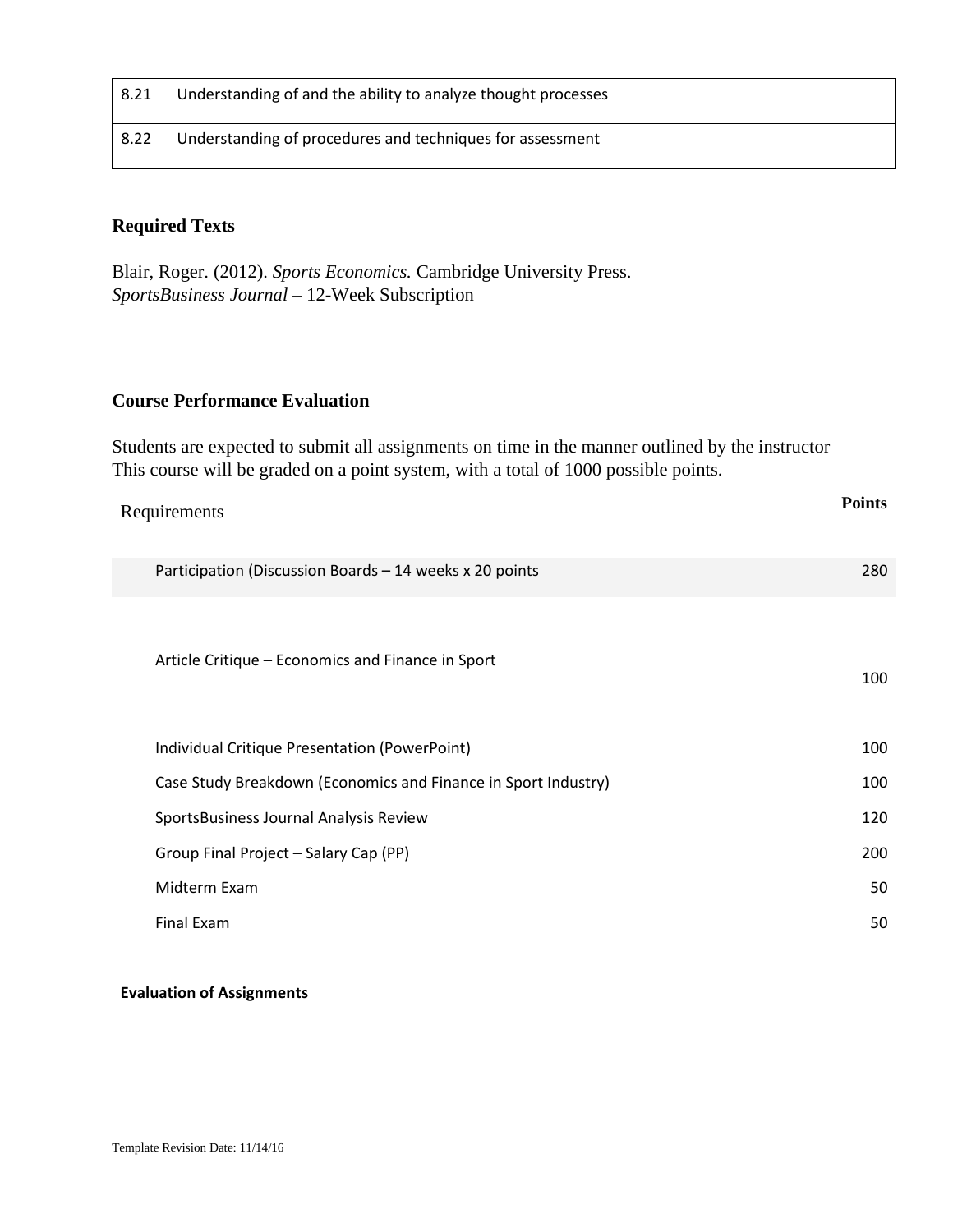*Article Critique*– For this *sport economic writing assignment*, I want you to read and analyze an economic and finance topic/issue within the sport economic industry today. We've discussed in class already many sport economic related topics/issues that are prevalent within the industry today. Feel free to critique more than one article, i.e. comparing and contrasting, however you only have to critique one.

**Individual Critique Presentation (PP)**- For this *sport analysis PowerPoint project*, I want you to pick an economic and finance topic related to the sport industry while analyzing it via PowerPoint. This can be a topic that interests you as a fan and consumer today, i.e. *paying student-athletes, Olympics, Super Bowl, March Madness, Nike's economic impact, NFL, CBA breakdown in each sport,* etc.

*Case Study Breakdown* - For this *case study breakdown,* I want you to choose an article within sport economics and finance today dealing with a case study breakdown of specific economic decisions and analysis of sports brands/organizations, athletes, etc. today. I have attached a few article examples for you all to consider while writing your case study, however you can do it on any topic of your choice. **SportsBusiness Journal Analysis Review** *– For this* sport economic writing assignment*, I want you to read and analyze an economic and finance topic/issue on the* SportsBusiness Journal *website and within your current subscription dealing with topics we've discussed so far in class.* 

*Group Final Project (Salary Cap PP) –* For this group project, team members will select a professional sports team of their choice and throughout the semester build and maintain their salary cap. Each sport, as we all know, has a different and unique salary cap attached to it. For example, baseball doesn't have one; however it has a luxury tax attached. In saying that, you can still take part in a baseball franchise. This gives you an opportunity to act as the "GM" for a semester, while managing the everyday functions of your team's salary cap situations within their sport.

**Midterm and Final Exam –** *The midterm and final exam will consist of questions we've discussed in class based on the chapters and supplemental materials. Both exams will be essay format.* 

| <b>TOTAL</b>         |              |                |                   |       |             | 1000 |
|----------------------|--------------|----------------|-------------------|-------|-------------|------|
| <b>Grading Scale</b> |              |                |                   |       |             |      |
| A<br>$= 94 - 100$    |              | $B+ = 88 - 89$ | $C_{+}$ = 78 – 79 | D     | $= 60 - 69$ |      |
| $A - 90 - 93$        | $\mathbf{B}$ | $= 84 - 87$    | $C = 74 - 77$     | $F =$ | $= 0 - 59$  |      |
|                      | <b>B-</b>    | $= 80 - 83$    | $C_{-}$ = 70 – 73 |       |             |      |

#### **Professional Dispositions**

Students are expected to exhibit professional behaviors and dispositions at all times. **Participation/Attendance (Discussion Boards)**

Because of the structure of this online class, it is important for you to come prepared to participate in class activities and assignments. Although this isn't a face-to-face class, it's still highly important for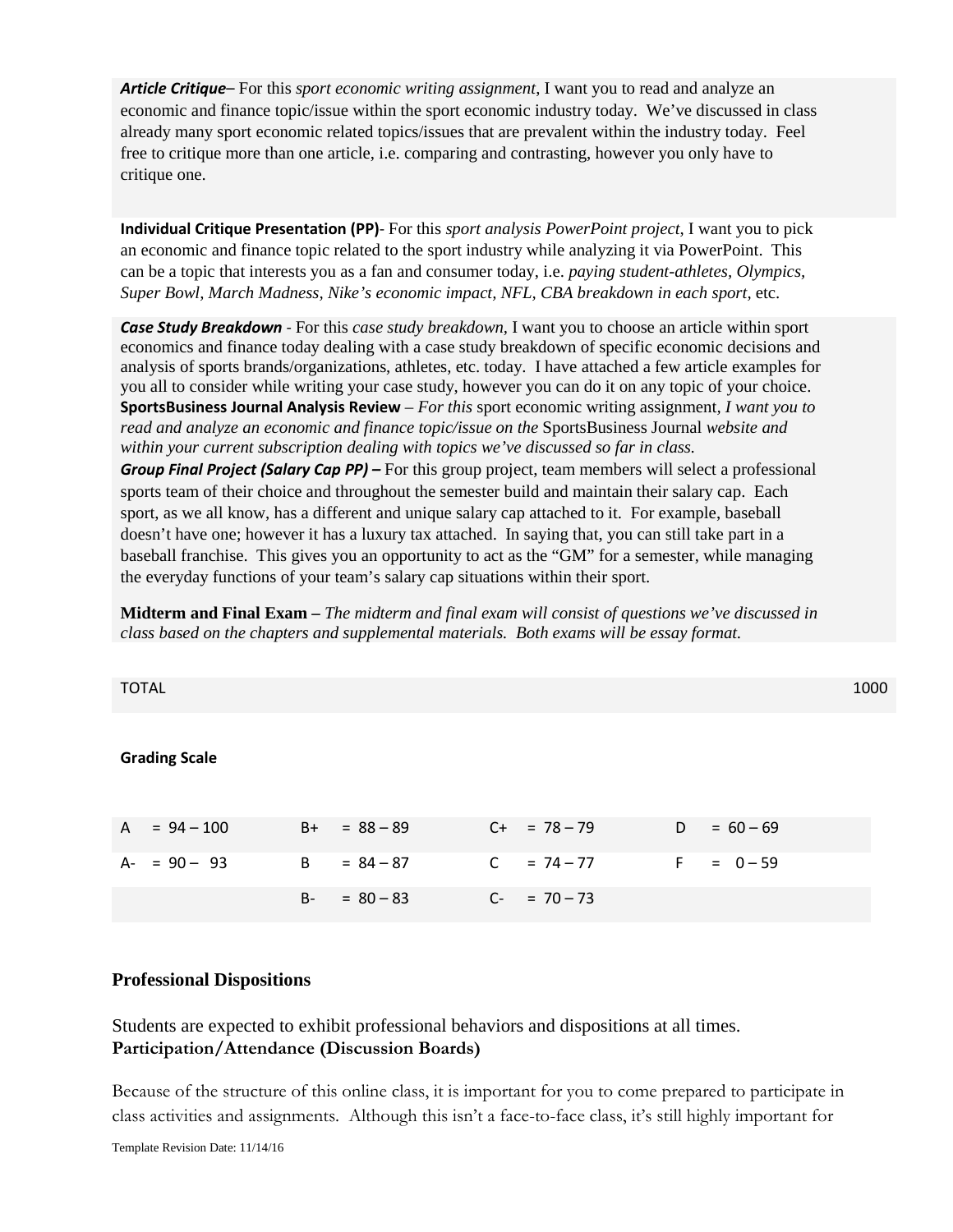you to treat attendance as an impact on your final grade and overall performance in the course. Group work is also important as we will take time every class and go over assigned readings with the activity that we are currently working on.

**Discussion Boards:** Each week, students will take part in discussion board responses to **five** specific questions worth two points apiece, while engaging in other discussions with students (at least five) throughout that week. This portion will be worth two points for each question for a total of **10** points.

Students will be required to have **one** "thoughtful" response to each of the **five** weekly discussion questions by Wednesday at midnight, while engaging in a minimum of **five** other "thoughtful" responses to other students' responses by Sunday at midnight. However, it is recommended that students take part in more than **five** responses to get the full online interaction between students. This portion of students' responses will also be worth two points for each question response for a total of **10** points, which equals **20** points for each discussion board over the 14 weeks, which adds up to a total of **280** points throughout the semester.

The responses should be a paragraph long and in full sentence form. The idea of discussion boards is to highlight with other students the discussion question and any other ideas/concepts that may come up from other students. Keep in mind that I stress quality rather than quantity when it comes to the discussion boards and students should provide their insight and analysis on the assigned topic of choice in a comfortable and confident manner.

| <b>DATE</b><br>(MONDAY-SUNDAY) |                       | <b>TOPIC</b>                                             | <b>READINGS/ASSIGNMENT DUE</b>                               |  |
|--------------------------------|-----------------------|----------------------------------------------------------|--------------------------------------------------------------|--|
| W.1                            | Jan. 23 - 29          | Introduction to Sports Economics                         | Chapter One/None                                             |  |
| W.2                            | Jan. 30-<br>Fe. 5     | The Business of Sports                                   | Chapter Two/None                                             |  |
| W.3                            | Feb. 6 - 12           | Sports Leagues and Organizations; Competitive<br>Balance | Chapters Three and Four/None                                 |  |
| W.4                            | Feb. 13 -<br>19       | <b>Pricing Decisions</b>                                 | Chapter Five/Article critique<br>due Feb. 19th by 11:59 p.m. |  |
| W. 5                           | Feb. 20 -<br>26       | Advertising in the Sports Industry                       | Chapter Six/None                                             |  |
| W.6                            | Feb. $27 -$<br>Mar. 5 | The Market for Sports Broadcasting Rights                | Chapter Seven / Midterm due<br>Mar. 5th by 11:59 p.m.        |  |

#### **Class Schedule**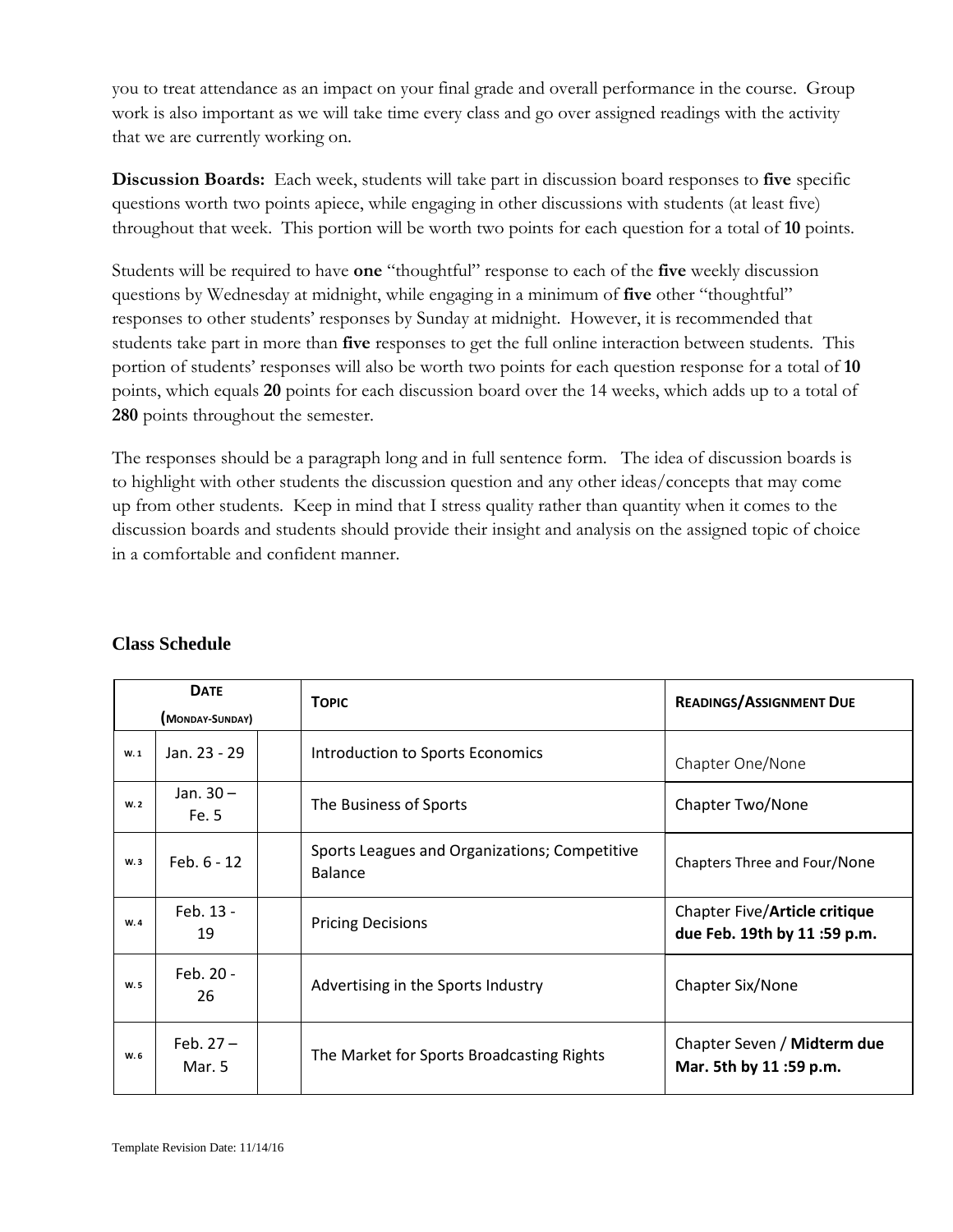| <b>DATE</b>             |                                               | <b>TOPIC</b>                                                                 | <b>READINGS/ASSIGNMENT DUE</b>                                                |
|-------------------------|-----------------------------------------------|------------------------------------------------------------------------------|-------------------------------------------------------------------------------|
| W. 7                    | (MONDAY-SUNDAY)<br>Mar. $6-$<br>Mar. 12       | Insuring Player Talent; Sports Leagues and<br><b>Antitrust Policy</b>        | Chapters Eight and Nine/ Case<br>study due (March 12th by<br>11:59 p.m.)      |
|                         | Mar. $13 -$<br>19                             | <b>Spring Break: No Class</b>                                                | None                                                                          |
| W.9                     | Mar. 20 -<br>26                               | Sports Gambling; Cheating in Sports                                          | Chapters 10 and 11/ None                                                      |
| W.<br>10                | Mar. $27 -$<br>Apr. 2                         | Misconduct and Discipline; Steroids and Other<br>Performance-Enhancing Drugs | Chapters 12 and 13/ Individual<br>PP project due (April 2nd by<br>11:59 p.m.) |
| w.<br>11                | Apr. 3 - 9                                    | Competing for Sports Franchises and Events                                   | Chapter 14/None                                                               |
| W.<br>$12 \overline{ }$ | Apr. 10 -<br>16                               | <b>Economic Impact of Sports Events</b>                                      | Chapter 15/SBJ critique due<br>April 16th by 1 1 :59 p.m.                     |
| W.<br>13                | Apr. 17 -<br>23                               | <b>Financing Sports Facilities</b>                                           | Chapter 16/None                                                               |
| w.<br>14                | Apr. 24 -<br>30                               | Salary Determination; Competition and<br>Monopsony                           | Chapters 17 and 19/None                                                       |
| w.<br>15                | May 1 - 6<br>(Mon-Sat)                        | Players' Unions and Collective Bargaining; The<br>Role of Sports Agents      | Chapters 22 and 23/Group Final<br>Project due (May 6th by 11:59<br>p.m.       |
|                         | Finals Week<br>$(May 10 - 17)$<br>(Wed - Wed) | None                                                                         | None/Final Exam due (May<br>17th by 11 :59 p.m.)                              |
|                         |                                               |                                                                              |                                                                               |

Note: Faculty reserves the right to alter the schedule as necessary, with notification to students.

#### **Core Values Commitment**

The College of Education and Human Development is committed to collaboration, ethical leadership, innovation, research-based practice, and social justice. Students are expected to adhere to these principles: [http://cehd.gmu.edu/values/.](http://cehd.gmu.edu/values/)

### **GMU Policies and Resources for Students**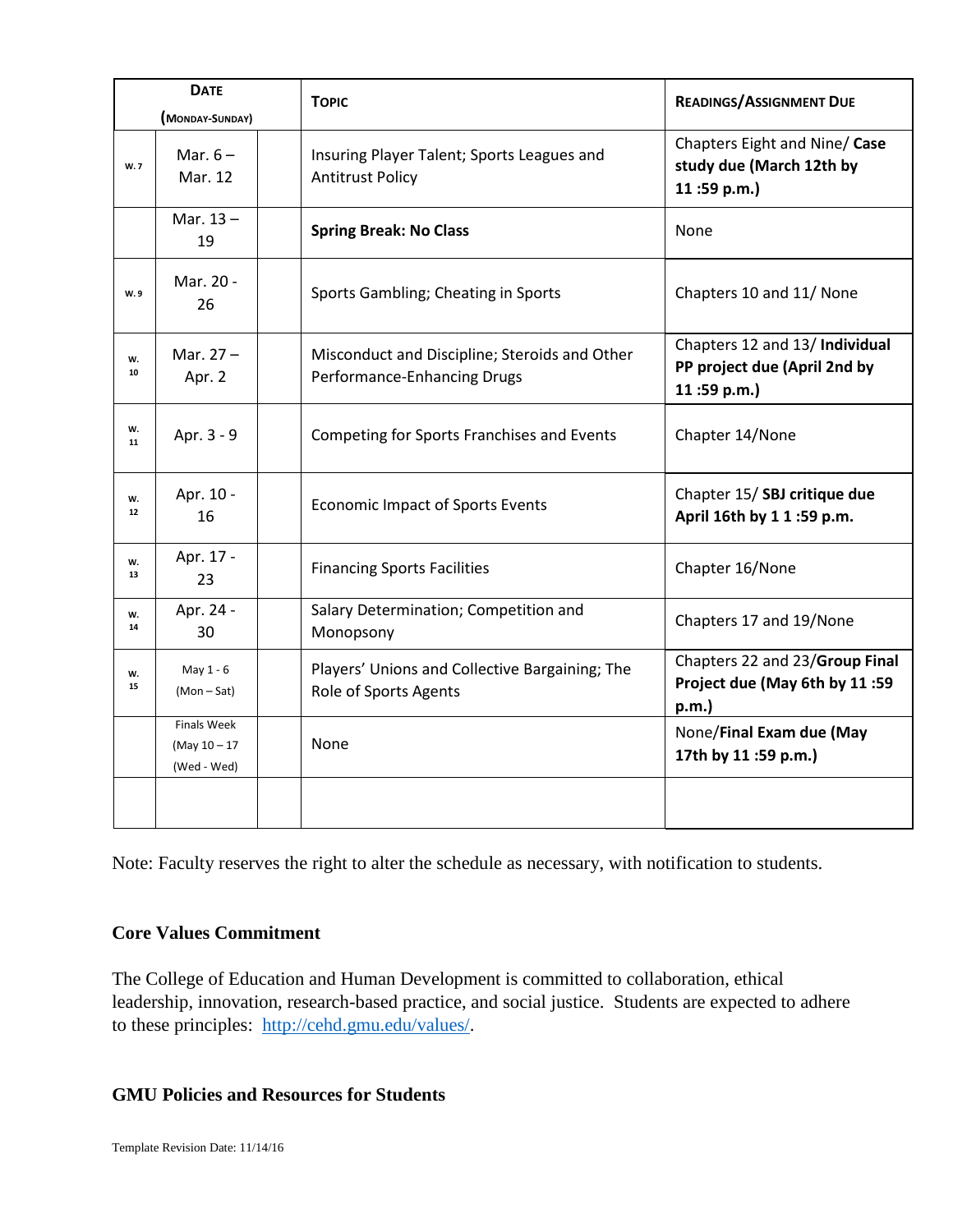### *Policies*

- Students must adhere to the guidelines of the Mason Honor Code (see [http://oai.gmu.edu/the-mason-honor-code/\)](http://oai.gmu.edu/the-mason-honor-code/).
- Students must follow the university policy for Responsible Use of Computing (see [http://universitypolicy.gmu.edu/policies/responsible-use-of-computing/\)](http://universitypolicy.gmu.edu/policies/responsible-use-of-computing/).
- Students are responsible for the content of university communications sent to their Mason email account and are required to activate their account and check it regularly. All communication from the university, college, school, and program will be sent to students **solely** through their Mason email account.
- Students with disabilities who seek accommodations in a course must be registered with George Mason University Disability Services. Approved accommodations will begin at the time the written letter from Disability Services is received by the instructor (see [http://ods.gmu.edu/\)](http://ods.gmu.edu/).
- Students must follow the university policy stating that all sound emitting devices shall be silenced during class unless otherwise authorized by the instructor.

### *Campus Resources*

- Support for submission of assignments to Tk20 should be directed to [tk20help@gmu.edu](mailto:tk20help@gmu.edu) or [https://cehd.gmu.edu/aero/tk20.](https://cehd.gmu.edu/aero/tk20) Questions or concerns regarding use of Blackboard should be directed to [http://coursessupport.gmu.edu/.](http://coursessupport.gmu.edu/)
- The Writing Center provides a variety of resources and services (e.g., tutoring, workshops, writing guides, handbooks) intended to support students as they work to construct and share knowledge through writing (see [http://writingcenter.gmu.edu/\)](http://writingcenter.gmu.edu/).
- The Counseling and Psychological Services (CAPS) staff consists of professional counseling and clinical psychologists, social workers, and counselors who offer a wide range of services (e.g., individual and group counseling, workshops and outreach programs) to enhance students' personal experience and academic performance (see [http://caps.gmu.edu/\)](http://caps.gmu.edu/).
- The Student Support & Advocacy Center staff helps students develop and maintain healthy lifestyles through confidential one-on-one support as well as through interactive programs and resources. Some of the topics they address are healthy relationships, stress management, nutrition, sexual assault, drug and alcohol use, and sexual health (see [http://ssac.gmu.edu/\)](http://ssac.gmu.edu/). Students in need of these services may contact the office by phone at 703-993-3686. Concerned students, faculty and staff may also make a referral to express